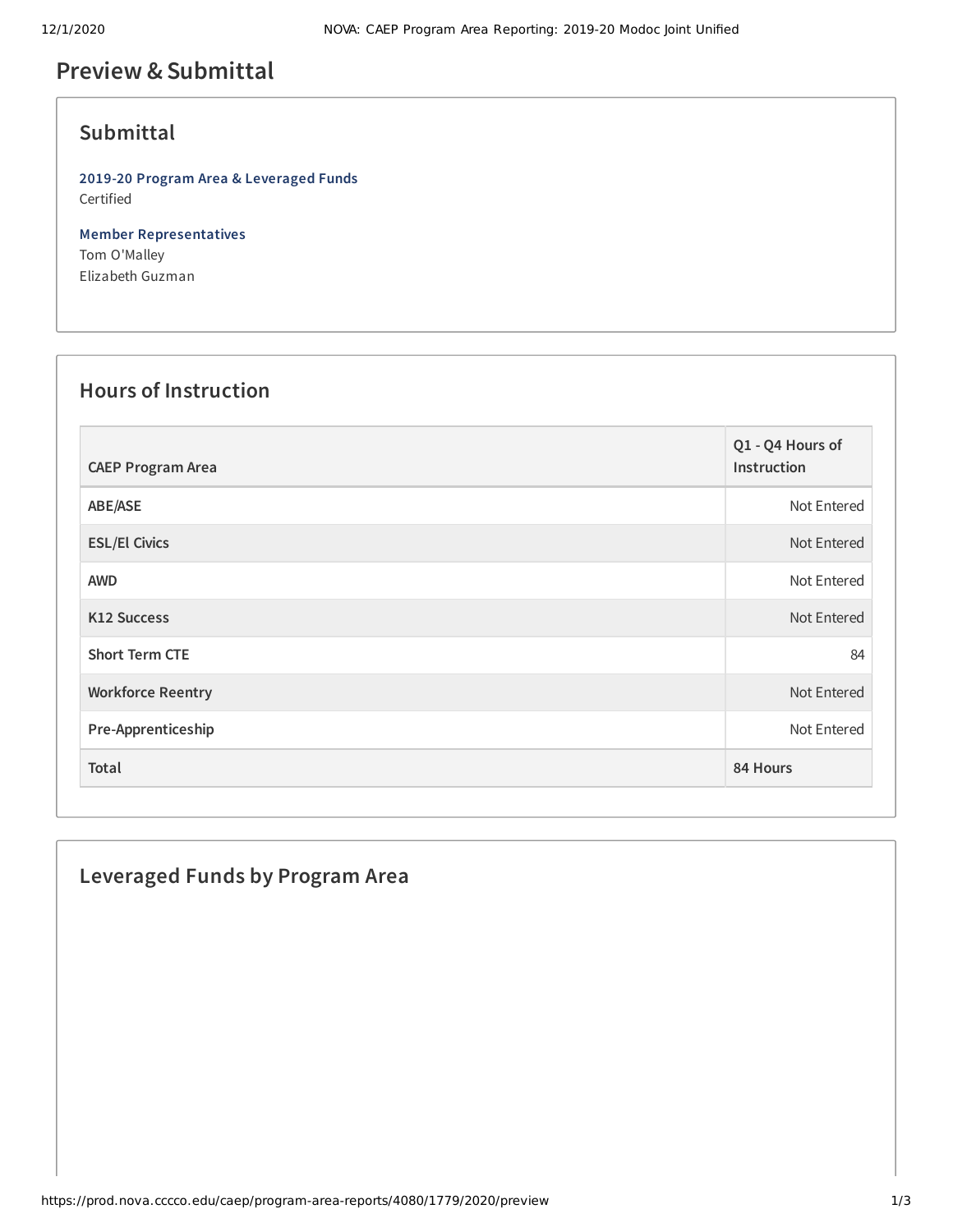12/1/2020 NOVA: CAEP Program Area Reporting: 2019-20 Modoc Joint Unified

| Fund                                         | <b>ABE/ASE</b>        | ESL/El<br><b>Civics</b> | <b>AWD</b>            | K12<br><b>Success</b> | <b>Short</b><br><b>Term CTE</b> | Workforce<br>Reentry | Pre-<br>Apprenticeship | <b>Totals</b> |
|----------------------------------------------|-----------------------|-------------------------|-----------------------|-----------------------|---------------------------------|----------------------|------------------------|---------------|
| California Adult<br><b>Education Program</b> | Not<br>Entered        | Not<br>Entered          | Not<br>Entered        | Not<br>Entered        | \$48,629                        | Not Entered          | Not Entered            | \$48,629      |
| <b>CalWORKs</b>                              | Not<br>Entered        | Not<br>Entered          | Not<br>Entered        | Not<br>Entered        | Not<br>Entered                  | Not Entered          | Not Entered            | \$0           |
| <b>NonCredit</b>                             | Not<br>Entered        | Not<br>Entered          | Not<br>Entered        | Not<br>Entered        | Not<br>Entered                  | Not Entered          | Not Entered            | \$0           |
| <b>Perkins</b>                               | Not<br>Entered        | <b>Not</b><br>Entered   | <b>Not</b><br>Entered | Not<br>Entered        | <b>Not</b><br>Entered           | Not Entered          | Not Entered            | \$0           |
| <b>LCFF</b>                                  | <b>Not</b><br>Entered | <b>Not</b><br>Entered   | <b>Not</b><br>Entered | <b>Not</b><br>Entered | <b>Not</b><br>Entered           | Not Entered          | Not Entered            | \$0           |
| Fees                                         | Not<br>Entered        | Not<br>Entered          | Not<br>Entered        | Not<br>Entered        | <b>Not</b><br>Entered           | Not Entered          | Not Entered            | \$0           |
| K12 Adult Ed Jail<br><b>Funds</b>            | Not<br>Entered        | Not<br>Entered          | Not<br>Entered        | Not<br>Entered        | <b>Not</b><br>Entered           | Not Entered          | Not Entered            | \$0           |
| <b>WIOA II</b>                               | Not<br>Entered        | Not<br>Entered          | Not<br>Entered        | Not<br>Entered        | Not<br>Entered                  | Not Entered          | Not Entered            | \$0           |
| <b>Contracted Services</b>                   | Not<br>Entered        | Not<br>Entered          | Not<br>Entered        | Not<br>Entered        | Not<br>Entered                  | Not Entered          | Not Entered            | \$0           |
| <b>Totals</b>                                | \$0                   | \$0                     | \$0                   | \$0                   | \$48,629                        | \$0                  | \$0                    | \$48,629      |

#### **Certification**

**25 Lassen-Modoc Adult Education Consortium - Primary Contact**

**Terry Bartley** Lassen College Comptroller [tbartley@lassencollege.edu](mailto:tbartley@lassencollege.edu)

**Carol Growdon** [cgrowdon@lassencollege.edu](mailto:cgrowdon@lassencollege.edu)

Approved by Carol Growdon

**12/01/2020 02:56 PM PST**